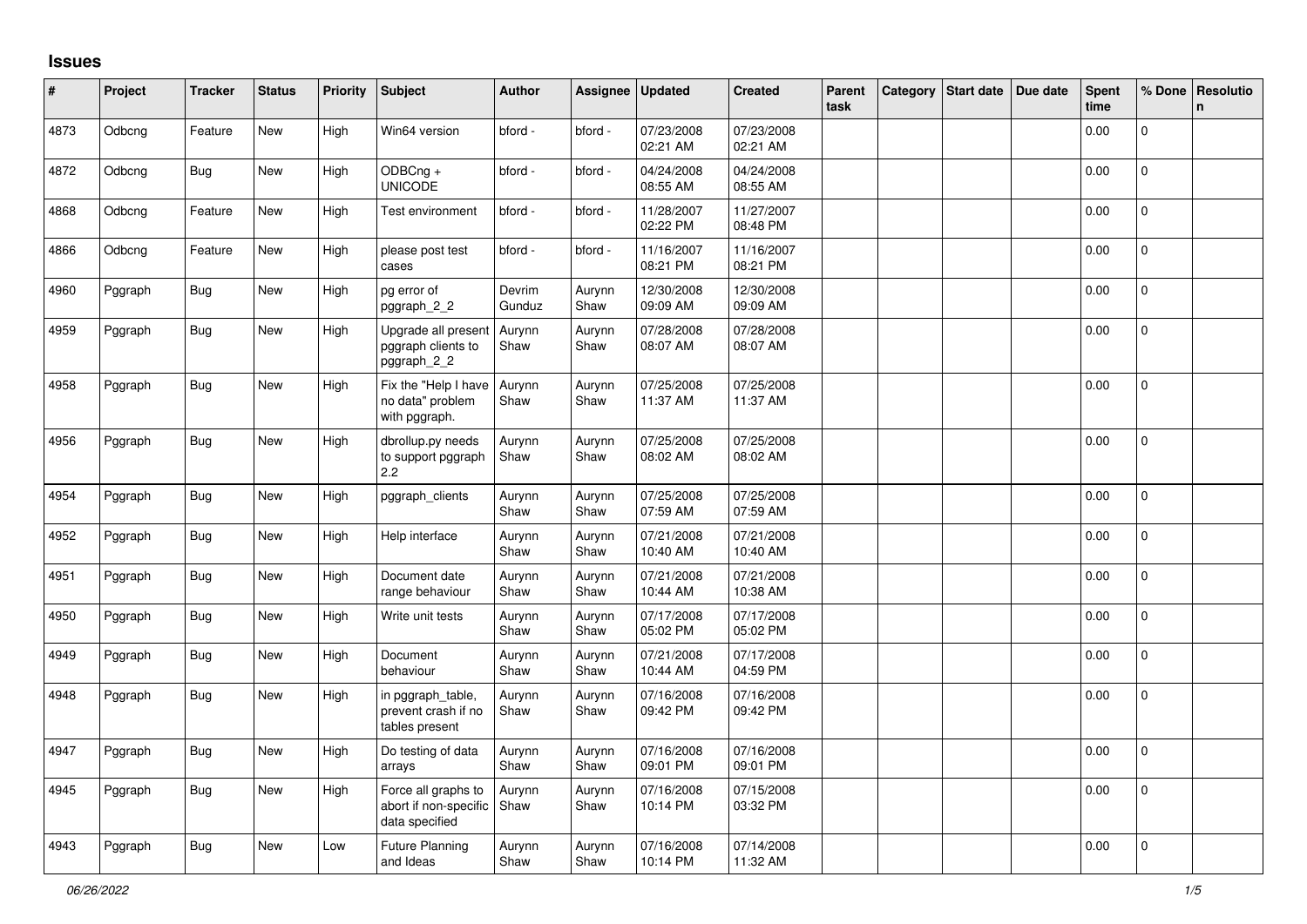| #    | Project   | <b>Tracker</b> | <b>Status</b>     | <b>Priority</b> | Subject                                                                      | <b>Author</b>                   | Assignee          | <b>Updated</b>         | <b>Created</b>         | Parent<br>task | Category | Start date Due date | Spent<br>time | % Done              | Resolutio<br>n |
|------|-----------|----------------|-------------------|-----------------|------------------------------------------------------------------------------|---------------------------------|-------------------|------------------------|------------------------|----------------|----------|---------------------|---------------|---------------------|----------------|
| 4940 | Pggraph   | <b>Bug</b>     | New               | High            | Remove prefixes                                                              | Aurynn<br>Shaw                  | Aurynn<br>Shaw    | 07/14/2008<br>11:05 AM | 07/14/2008<br>11:05 AM |                |          |                     | 0.00          | $\mathbf 0$         |                |
| 4937 | Pggraph   | <b>Bug</b>     | New               | High            | Modification of DB<br>Client code for date<br>ranges                         | Aurynn<br>Shaw                  | Aurynn<br>Shaw    | 07/16/2008<br>10:14 PM | 07/14/2008<br>10:45 AM |                |          |                     | 0.00          | $\mathbf 0$         |                |
| 4936 | Pggraph   | Bug            | New               | High            | Modify averaging<br>functions                                                | Aurynn<br>Shaw                  | Aurynn<br>Shaw    | 07/14/2008<br>10:12 AM | 07/14/2008<br>10:11 AM |                |          |                     | 0.00          | $\mathbf 0$         |                |
| 4933 | Pggraph   | Feature        | New               | Normal          | Feature requests,<br>pggraph                                                 | Aurynn<br>Shaw                  | Aurynn<br>Shaw    | 03/12/2008<br>12:44 PM | 03/12/2008<br>12:44 PM |                |          |                     | 0.00          | 0                   |                |
| 4932 | Pggraph   | Feature        | New               | Normal          | Have pggraph<br>directly access Wiki<br>passwords                            | Aurynn<br>Shaw                  | Aurynn<br>Shaw    | 12/31/2007<br>10:28 AM | 12/31/2007<br>10:28 AM |                |          |                     | 0.00          | 0                   |                |
| 4931 | Pggraph   | Feature        | New               | Normal          | Develop a nagios<br>plugin for pggraph<br>checks                             | Devrim<br>Gunduz                | Aurynn<br>Shaw    | 12/18/2007<br>07:24 PM | 12/18/2007<br>07:24 PM |                |          |                     | 0.00          | $\mathbf 0$         |                |
| 4926 | Pggraph   | Feature        | New               | Normal          | insert/update/delete   bford -                                               |                                 | Aurynn<br>Shaw    | 12/26/2007<br>12:26 PM | 08/20/2007<br>04:15 PM |                |          |                     | 0.00          | 0                   |                |
| 4925 | Pggraph   | Feature        | New               | Normal          | Allow graphing<br>specific intervals                                         | Darcy<br><b>Buskermole</b><br>n | Aurynn<br>Shaw    | 10/16/2007<br>10:28 AM | 07/03/2007<br>08:28 AM |                |          |                     | 0.00          | 0                   |                |
| 4915 | Pggraph   | Feature        | In.<br>Progress   | Normal          | insert_time should<br>be timestamptz                                         | Darcy<br>Buskermole<br>n        | Aurynn<br>Shaw    | 10/16/2007<br>09:45 AM | 03/21/2007<br>06:35 AM |                |          |                     | 0.00          | 0                   |                |
| 4914 | Pggraph   | Feature        | In.<br>Progress   | Normal          | customer feedback                                                            | bford -                         | Aurynn<br>Shaw    | 08/20/2007<br>02:37 PM | 03/19/2007<br>08:54 PM |                |          |                     | 0.00          | 0                   |                |
| 4908 | Pggraph   | Feature        | In<br>Progress    | Normal          | Table statistics<br>tablename                                                | bford -                         | Aurynn<br>Shaw    | 08/20/2007<br>02:35 PM | 01/07/2007<br>07:26 PM |                |          |                     | 0.00          | $\Omega$            |                |
| 4901 | Pggraph   | Feature        | New               | High            | pggraph_table<br>doesn't list tables                                         | bford -                         | Aurynn<br>Shaw    | 12/30/2008<br>01:56 PM | 12/29/2006<br>05:18 PM |                |          |                     | 0.00          | 0                   |                |
| 4890 | Pggraph   | Feature        | In.<br>Progress   | Normal          | new report(s)                                                                | Darcy<br>Buskermole<br>n        | Aurynn<br>Shaw    | 10/16/2007<br>10:20 AM | 09/25/2006<br>10:36 PM |                |          |                     | 0.00          | 0                   |                |
| 5328 | pitrtools | <b>Bug</b>     | New               | High            | threaded_rsync.py:<br>--delete-excluded<br>causes all files to<br>be deleted | Eric<br>Worden                  |                   | 01/17/2017<br>10:48 AM | 01/17/2017<br>10:48 AM |                |          | 01/17/201           | 0.00          | 0                   |                |
| 5315 | pitrtools | Feature        | New               | Normal          | cmd_standby: Data<br>Directory vs.<br>Configuration<br>Directory?            | Michael<br>Vitale               | Michael<br>Vitale | 05/14/2015<br>03:57 PM | 05/14/2015<br>03:57 PM |                |          | 05/14/201<br>5      | 0.00          | $\mathbf 0$         |                |
| 5306 | pitrtools | Feature        | Feedback   Normal |                 | Reimplementation<br>of queue                                                 | Joshua A.<br>Drake              | Joshua<br>Drake   | 11/13/2014<br>10:12 AM | 05/13/2014<br>12:58 PM |                |          | 05/13/201<br>4      | 0.00          | $\mathsf{O}\xspace$ |                |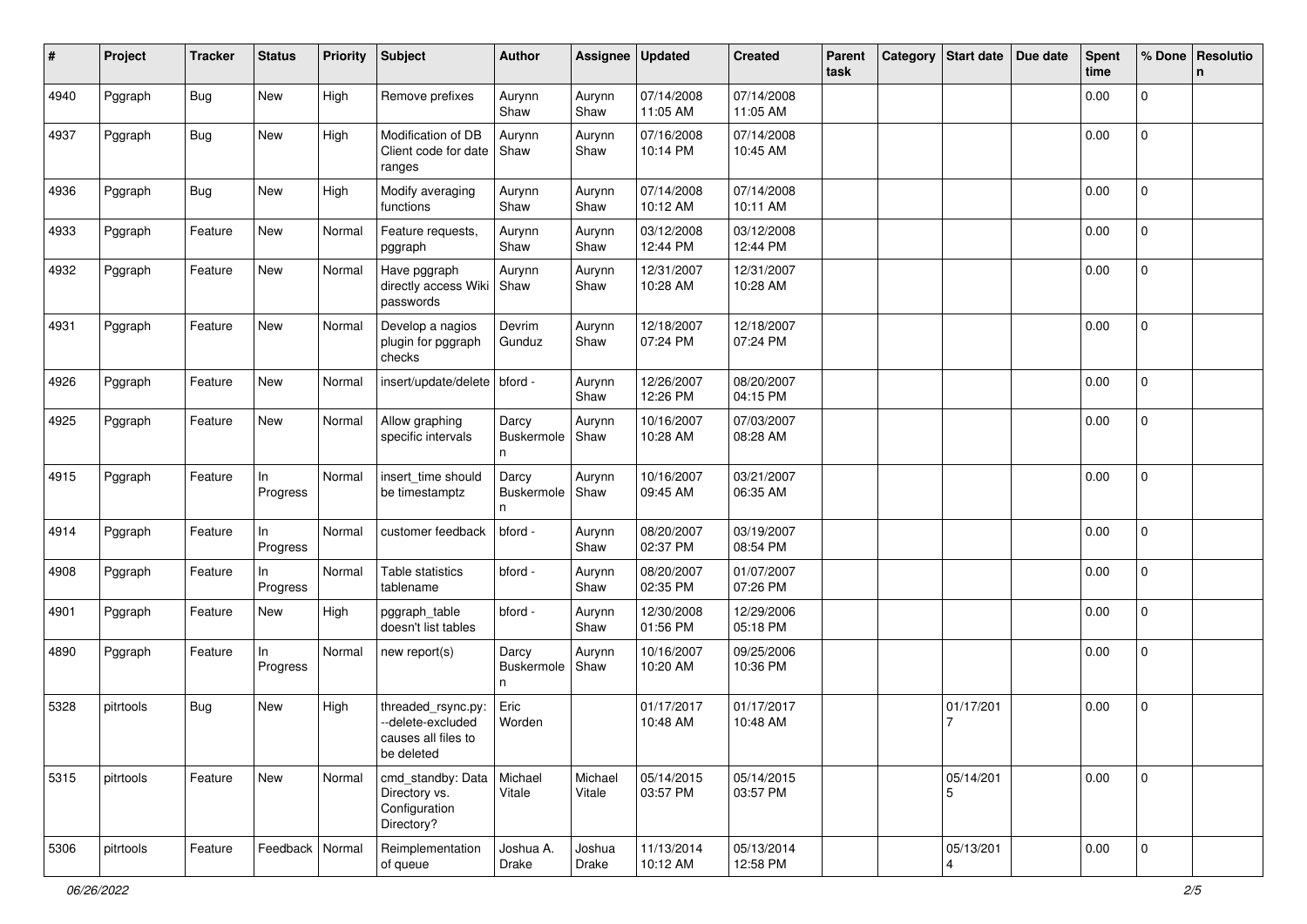| ∦    | Project   | <b>Tracker</b>  | <b>Status</b>  | <b>Priority</b> | <b>Subject</b>                                                                                               | <b>Author</b>          | Assignee          | <b>Updated</b>         | <b>Created</b>         | Parent<br>task | Category | <b>Start date</b>           | Due date                      | Spent<br>time | % Done         | Resolutio<br>$\mathbf n$ |
|------|-----------|-----------------|----------------|-----------------|--------------------------------------------------------------------------------------------------------------|------------------------|-------------------|------------------------|------------------------|----------------|----------|-----------------------------|-------------------------------|---------------|----------------|--------------------------|
| 5265 | pitrtools | Feature         | New            | Normal          | Avoid the need to<br>manually edit<br>postgresgl.conf<br>files                                               | Alexey<br>Klyukin      | Alexey<br>Klyukin | 05/22/2013<br>05:40 AM | 09/17/2012<br>04:13 AM |                |          | 09/17/201<br>$\overline{c}$ | 09/30/201<br>$\boldsymbol{2}$ | 0.00          | $\Omega$       |                          |
| 5263 | pitrtools | Discussio<br>n. | New            | Normal          | PITRTools ini<br>configuration files<br>are too complex                                                      | Alexey<br>Klyukin      | Alexey<br>Klyukin | 05/22/2013<br>05:41 AM | 09/17/2012<br>04:03 AM |                |          | 09/17/201<br>$\overline{c}$ | 09/30/201<br>2                | 0.00          | $\Omega$       |                          |
| 5350 | PL/php    | <b>Bug</b>      | <b>New</b>     | Normal          | Fwd: Telcel red                                                                                              | briana26c -            |                   | 11/09/2018<br>09:47 PM | 11/09/2018<br>09:47 PM |                |          |                             |                               | 0.00          | $\overline{0}$ |                          |
| 5349 | PL/php    | Bug             | <b>New</b>     | Normal          | Telcel red                                                                                                   | briana26c -            |                   | 11/04/2018<br>11:06 AM | 11/04/2018<br>11:06 AM |                |          |                             |                               | 0.00          | 0              |                          |
| 5260 | PL/php    | Bug             | New            | High            | The function could<br>not return varchar<br>string -- When<br>there is function<br>definition in<br>includes | anthony<br>chen        |                   | 11/04/2011<br>08:57 AM | 11/02/2011<br>11:16 PM |                |          | 11/02/201                   | 11/11/201                     | 0.00          | $\overline{0}$ |                          |
| 5259 | PL/php    | Feature         | New            | Normal          | Add support for<br>anonymous DO<br>blocks.                                                                   | Alexey<br>Klyukin      |                   | 05/27/2011<br>05:52 AM | 05/27/2011<br>05:52 AM |                |          | 05/27/201                   |                               | 0.00          | 0              |                          |
| 5258 | PL/php    | Bug             | <b>New</b>     | Normal          | Get rid of the<br>trusted PL/PHP                                                                             | Alexey<br>Klyukin      |                   | 05/27/2011<br>05:43 AM | 05/27/2011<br>05:43 AM |                |          | 05/27/201                   |                               | 0.00          | 0              |                          |
| 5256 | PL/php    | Discussio<br>n. | New            | Normal          | Creating a PL/php<br>distribution                                                                            | Joshua<br><b>Drake</b> |                   | 05/26/2011<br>01:44 PM | 05/21/2011<br>06:36 PM |                |          | 05/21/201                   |                               | 0.00          | 0              |                          |
| 5255 | PL/php    | Bug             | New            | Normal          | support<br><b>TRUNCATE</b><br>triggers                                                                       | Álvaro<br>Herrera      |                   | 05/21/2011<br>04:29 PM | 05/21/2011<br>04:29 PM |                |          | 05/21/201                   |                               | 0.00          | 0              |                          |
| 5236 | PL/php    | Feature         | <b>New</b>     | Normal          | pg_raise to PHP<br>Object                                                                                    | Moisés P.<br>Sena      |                   | 07/29/2010<br>11:08 AM | 07/29/2010<br>11:07 AM |                |          | 07/29/201<br>$\Omega$       |                               | 0.00          | $\overline{0}$ |                          |
| 5235 | PL/php    | Feature         | New            | Normal          | SPI Object and not<br>function                                                                               | Moisés P.<br>Sena      |                   | 07/29/2010<br>10:48 AM | 07/29/2010<br>10:48 AM |                |          | 07/29/201<br>$\Omega$       |                               | 0.00          | $\mathbf 0$    |                          |
| 5225 | PL/php    | Bug             | <b>New</b>     | Normal          | Unable to build<br>PL/php on OS X<br>(PHP 5.3)                                                               | Alexey<br>Klyukin      | Alexey<br>Klyukin | 05/27/2011<br>05:05 AM | 06/29/2010<br>05:25 AM |                |          | 06/29/201<br>0              |                               | 0.00          | $\overline{0}$ |                          |
| 4984 | PL/php    | Feature         | In<br>Progress | Normal          | Composite Type<br>Argument as table                                                                          | bford -                |                   | 05/21/2011<br>04:50 PM | 12/15/2005<br>03:38 AM |                |          |                             |                               | 0.00          | $\mathbf 0$    |                          |
| 4979 | PL/php    | Feature         | In<br>Progress | Normal          | Add support for<br>IN/OUT parameters                                                                         | Álvaro<br>Herrera      | Alexey<br>Klyukin | 09/14/2011<br>11:21 AM | 12/05/2005<br>07:37 AM |                |          |                             | 09/13/201                     | 0.00          | 0              |                          |
| 4972 | PL/php    | <b>Bug</b>      | In<br>Progress | Normal          | array PHP <-> Pg<br>conversion is<br>broken                                                                  | Álvaro<br>Herrera      |                   | 05/21/2011<br>04:50 PM | 11/23/2005<br>11:48 AM |                |          |                             |                               | 0.00          | $\Omega$       |                          |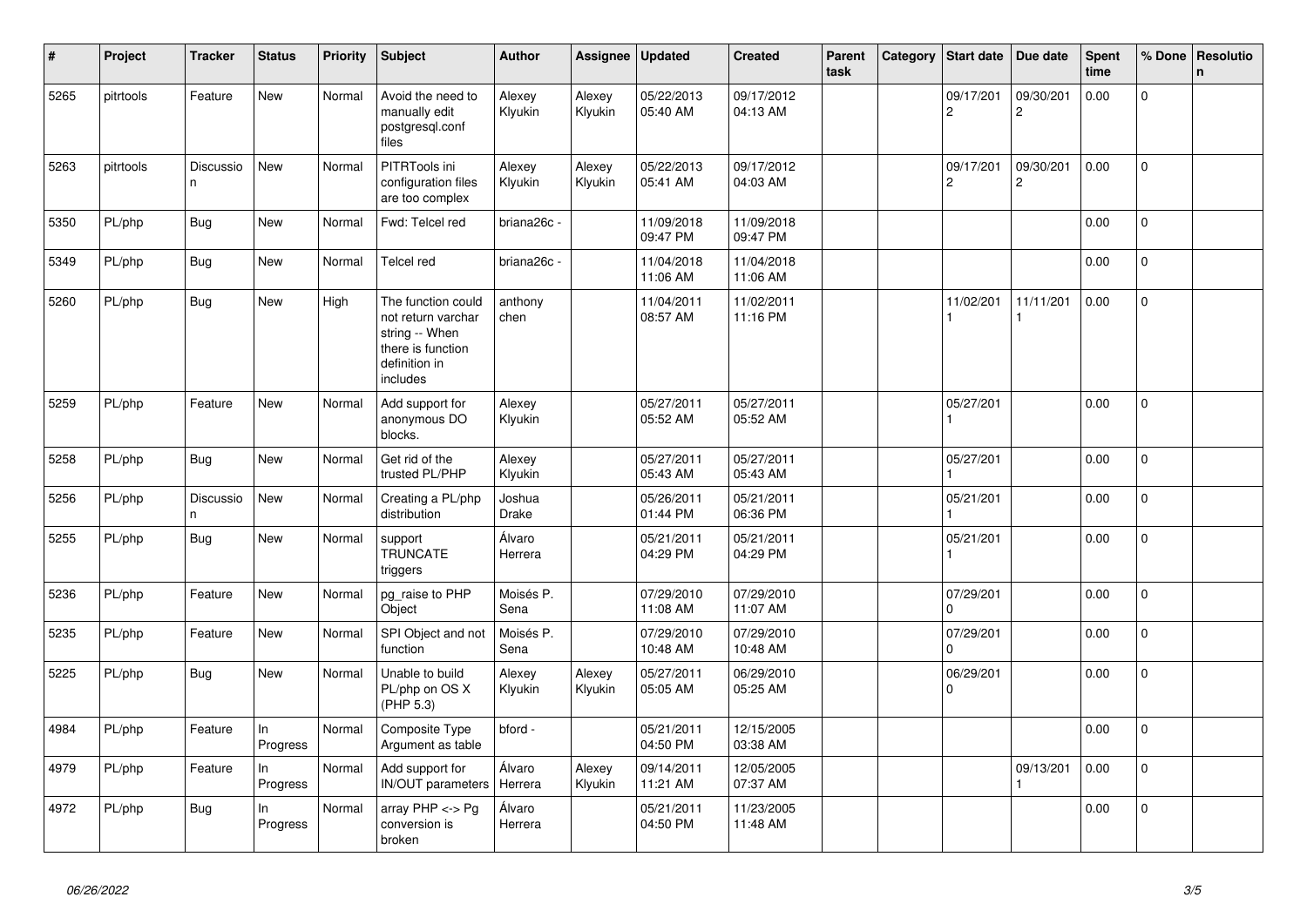| #    | Project                       | <b>Tracker</b> | <b>Status</b>  | <b>Priority</b> | <b>Subject</b>                                          | <b>Author</b>        | <b>Assignee</b>  | <b>Updated</b>         | <b>Created</b>         | Parent<br>task | Category | <b>Start date</b> | Due date  | <b>Spent</b><br>time | % Done         | Resolutio<br>n |
|------|-------------------------------|----------------|----------------|-----------------|---------------------------------------------------------|----------------------|------------------|------------------------|------------------------|----------------|----------|-------------------|-----------|----------------------|----------------|----------------|
| 4967 | PL/php                        | Feature        | In<br>Progress | Normal          | Redesign memory<br>handling                             | Álvaro<br>Herrera    |                  | 05/21/2011<br>04:50 PM | 11/16/2005<br>05:31 PM |                |          |                   |           | 0.00                 | 0              |                |
| 5345 | postgres_fdw                  | <b>Bug</b>     | New            | Normal          | Follow-up                                               | Karen<br>Edwards     |                  | 11/28/2017<br>03:16 PM | 11/28/2017<br>03:16 PM |                |          |                   |           | 0.00                 | 0              |                |
| 5326 | postgres_fdw                  | <b>Bug</b>     | New            | Normal          | <b>Ubuntu Users</b><br><b>Email List</b>                | Melony<br>Scheid     |                  | 11/15/2016<br>07:03 AM | 11/15/2016<br>07:03 AM |                |          |                   |           | 0.00                 | 0              |                |
| 5318 | postgres_fdw                  | <b>Bug</b>     | New            | Normal          | C-Level, VP-Level,<br>Directors and<br>Manager Contacts | Tatum Lau            |                  | 06/08/2016<br>07:52 AM | 06/08/2016<br>07:52 AM |                |          |                   |           | 0.00                 | 0              |                |
| 5317 | postgres_fdw                  | <b>Bug</b>     | New            | Normal          | Jonie Bittenbender                                      | Jonie<br>Bittenbende |                  | 01/26/2016<br>10:56 PM | 01/26/2016<br>10:56 PM |                |          |                   |           | 0.00                 | 0              |                |
| 5316 | postgres_fdw                  | <b>Bug</b>     | New            | Normal          | (no subject)                                            | Julieta<br>Clubb     |                  | 01/18/2016<br>04:11 AM | 01/18/2016<br>04:11 AM |                |          |                   |           | 0.00                 | 0              |                |
| 5312 | postgres_fdw                  | Bug            | New            | Normal          | AutoDesk Users                                          | Kina<br>Lawrence     |                  | 03/09/2015<br>07:36 AM | 03/09/2015<br>07:36 AM |                |          |                   |           | 0.00                 | 0              |                |
| 5303 | postgres_fdw                  | <b>Bug</b>     | New            | Normal          | [SPAM] Good<br>shoes good prices                        | Alvherre -           |                  | 05/11/2014<br>09:24 AM | 05/11/2014<br>09:24 AM |                |          |                   |           | 0.00                 | $\mathbf{0}$   |                |
| 5301 | postgres_fdw                  | <b>Bug</b>     | New            | Normal          | My husband loves<br>Jacob & Co                          | Postgres<br>fdw      |                  | 05/08/2014<br>03:17 AM | 05/08/2014<br>03:17 AM |                |          |                   |           | 0.00                 | $\overline{0}$ |                |
| 5292 | postgres_fdw                  | <b>Bug</b>     | New            | Normal          | [SPAM] Good<br>shoes good prices                        | Ladyregina           |                  | 04/11/2014<br>02:06 PM | 04/11/2014<br>02:06 PM |                |          |                   |           | 0.00                 | $\overline{0}$ |                |
| 5291 | postgres_fdw                  | <b>Bug</b>     | New            | Normal          | Great watches at<br>cut-prices                          | Jkawasaki -          |                  | 04/11/2014<br>07:30 AM | 04/11/2014<br>07:30 AM |                |          |                   |           | 0.00                 | 0              |                |
| 5257 | postgres.js                   | Support        | New            | Normal          | method to catch<br>error on<br>connection?              | Rick<br>Harding      |                  | 05/26/2011<br>09:15 AM | 05/26/2011<br>09:15 AM |                |          | 05/26/201         |           | 0.00                 | 0              |                |
| 5340 | postgresql-sn<br>ap           | Task           | New            | Normal          | Change package<br>name                                  | Ivan<br>Lezhnjov     | Ivan<br>Lezhnjov | 08/02/2017<br>11:44 PM | 08/02/2017<br>11:44 PM |                |          | 08/02/201         | 08/04/201 | 0.00                 | 0              |                |
| 5339 | postgresql-sn<br>ap           | Task           | New            | Normal          | Explore tracks<br>feature                               | Ivan<br>Lezhnjov     | Ivan<br>Lezhnjov | 06/09/2017<br>03:47 AM | 06/09/2017<br>03:47 AM |                |          | 06/09/201         | 06/16/201 | 0.00                 | 0              |                |
| 5331 | postgresql-sn<br>ap           | Bug            | New            | Normal          | PgBackRest                                              | Joshua<br>Drake      |                  | 02/10/2017<br>09:56 AM | 02/10/2017<br>09:56 AM |                |          |                   |           | 0.00                 | 0              |                |
| 5327 | postgresql-sn   Feature<br>ap |                | In<br>Progress |                 | Normal New snap<br>packages to be<br>created            | Joshua<br>Drake      | Ivan<br>Lezhnjov | 12/13/2016<br>08:36 AM | 12/09/2016<br>07:11 AM |                |          | 12/09/201<br>6    |           | 0.00                 | 40             |                |
| 5321 | postgresql-sn   Task<br>ap    |                | New            | Normal          | Make postgres a<br>systemd daemon                       | Ivan<br>Lezhnjov     |                  | 10/28/2016<br>06:34 AM | 10/28/2016<br>06:34 AM |                |          | 10/28/201<br>6    |           | 0.00                 | $\mathbf{0}$   |                |
| 5000 | Simpycity                     | <b>Bug</b>     | New            | Urgent          | Automatic Rollback<br>Fix.                              | Lacey<br>Powers      | Aurynn<br>Shaw   | 04/29/2009<br>11:22 AM | 04/29/2009<br>11:22 AM |                |          |                   |           | 0.00                 | $\Omega$       |                |